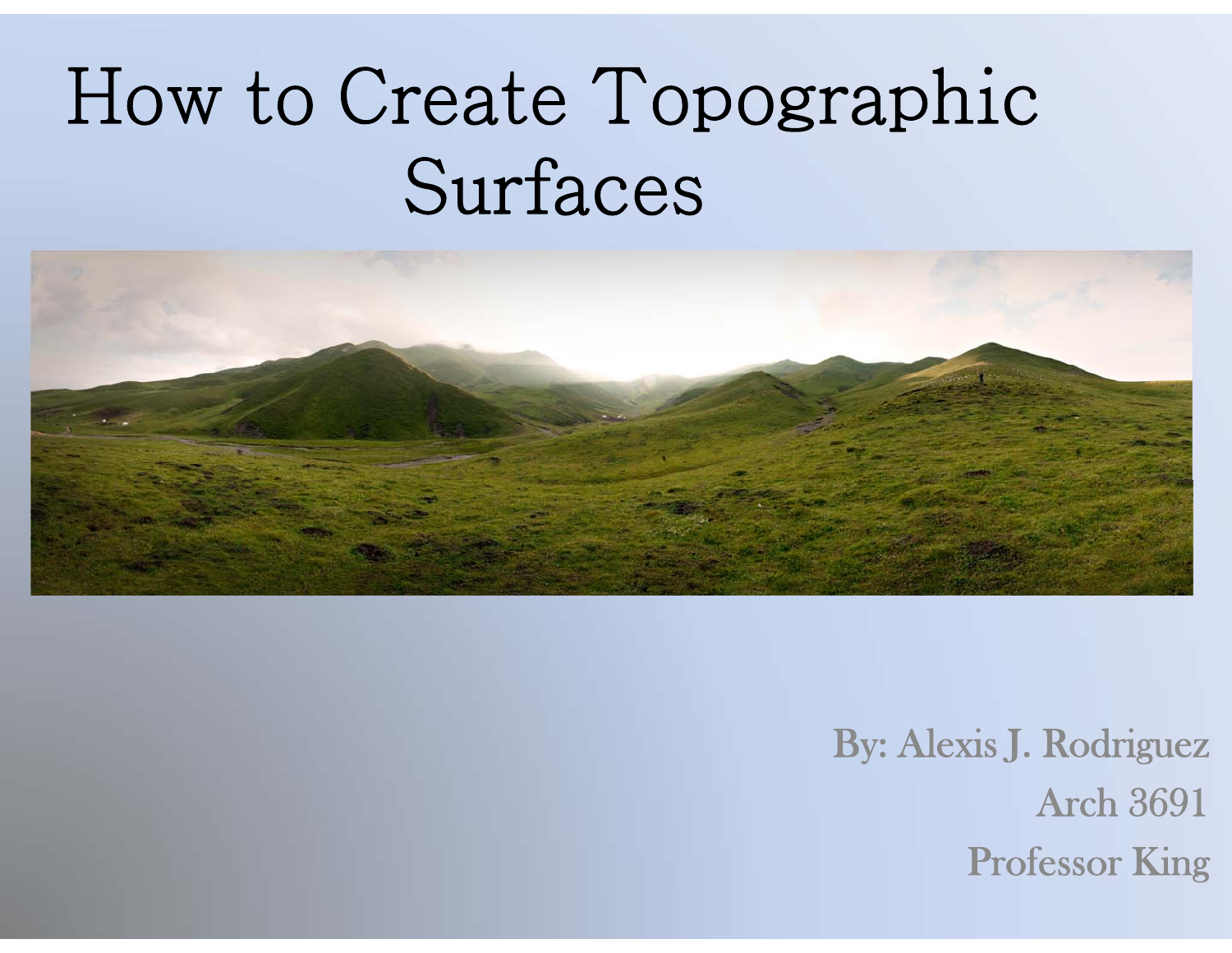## Things Needed to Complete This Tutorial

- $\bullet$ Revit (Latest Model Preferred) \*Not sure if we can create topographic surfaces in previous versions.
- Preferable: Dual Monitors for easier multitasking.



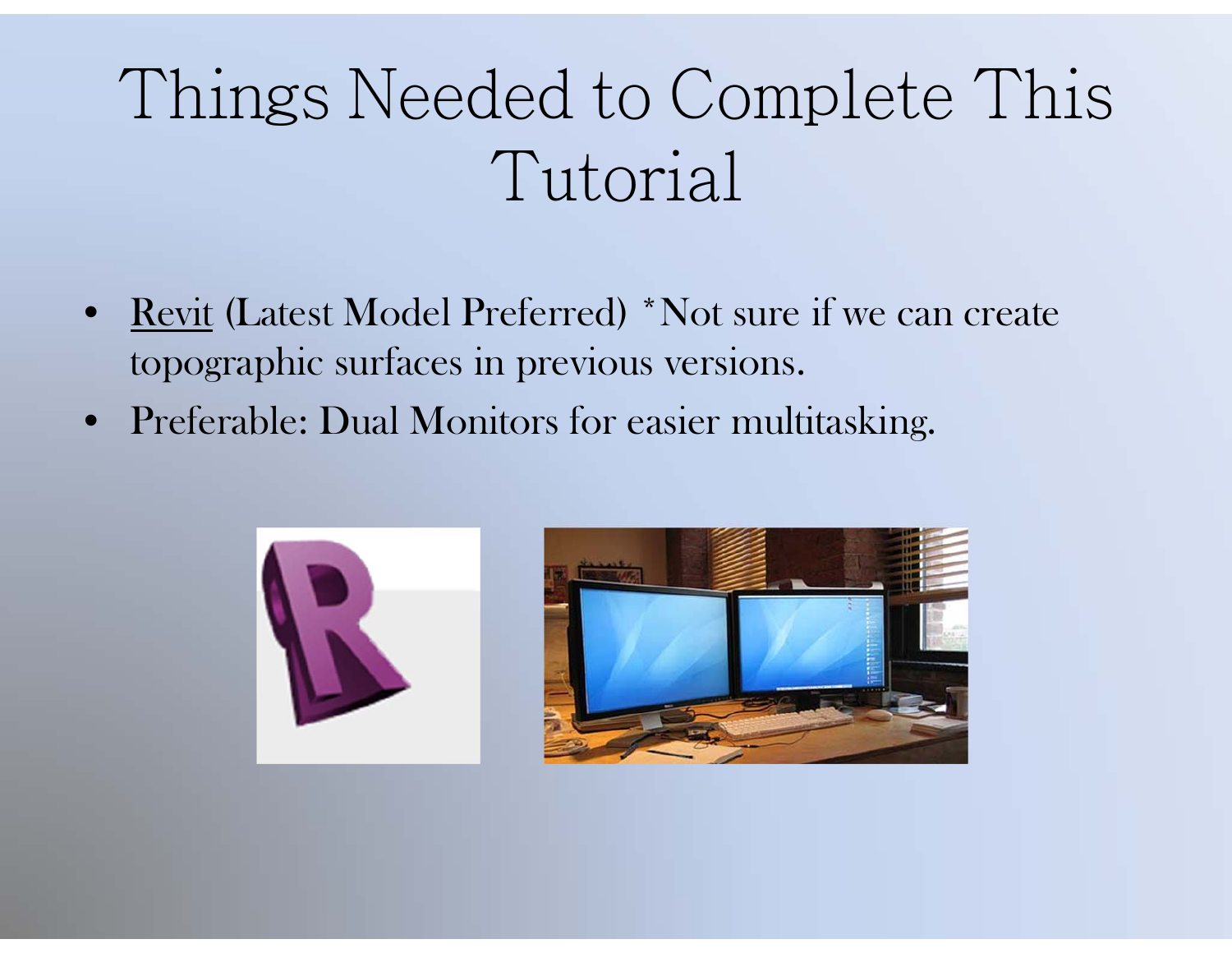## What is a Topographic Surface?

- Topographic surfaces ( or contours), provide a point of reference such as heights in the landscape.
- These types of lines on a drawing, accurately depict features of a surface through contour lines, colors and symbols.
- Typically, topographic surfaces refer to the accurate representations of hills, valleys, rivers, lakes, streams, trails and wooded areas as well as man-made features, including dams and roads.
- $\bullet$  However, topography also refers to planetary features, such as the moon's craters or the human body.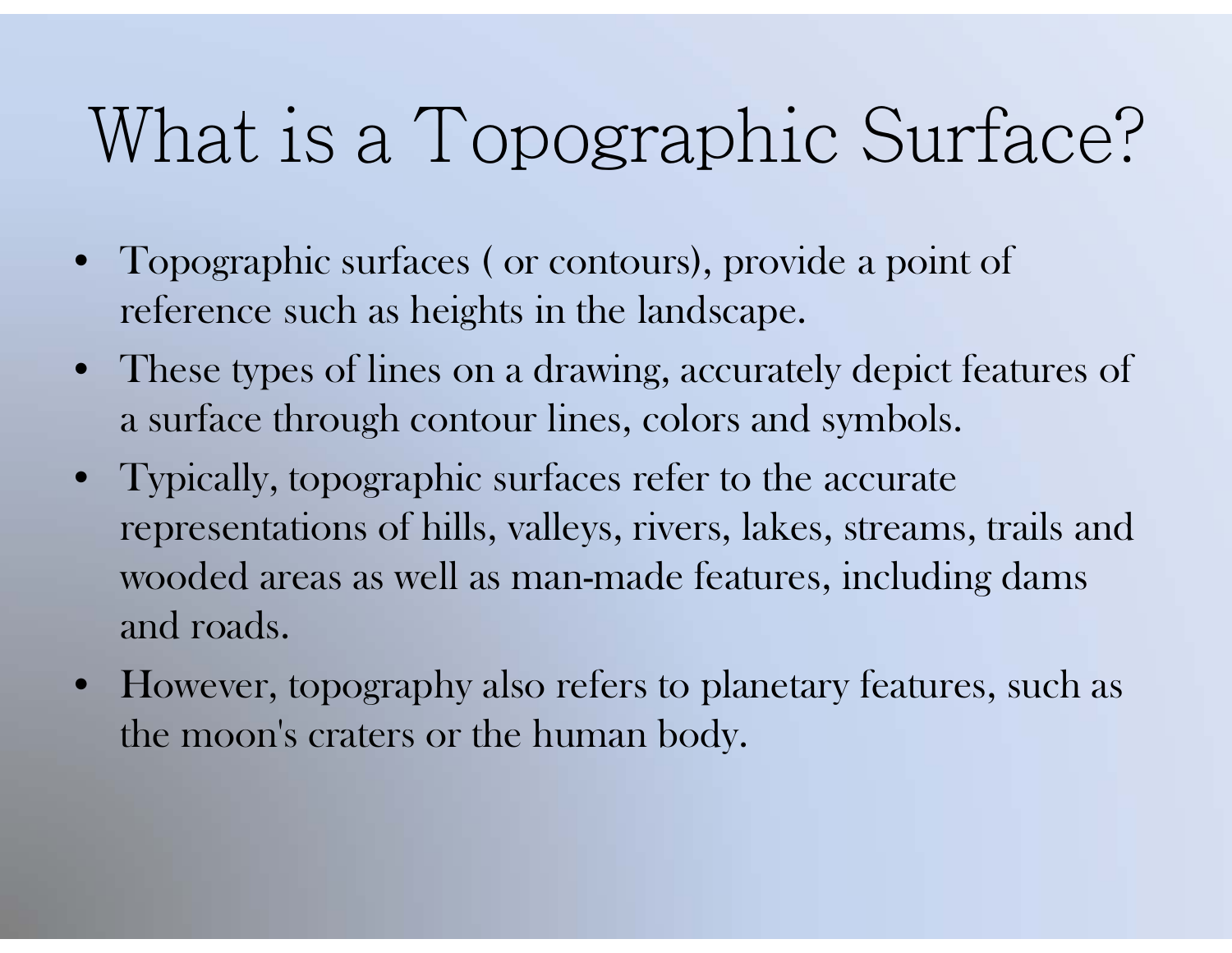

 $\bullet$  Start with a building footprint which the contours will eventually interact with.



 $\bullet$  Then arrange your heights so that they have a sense on context in comparison to the contours you expect.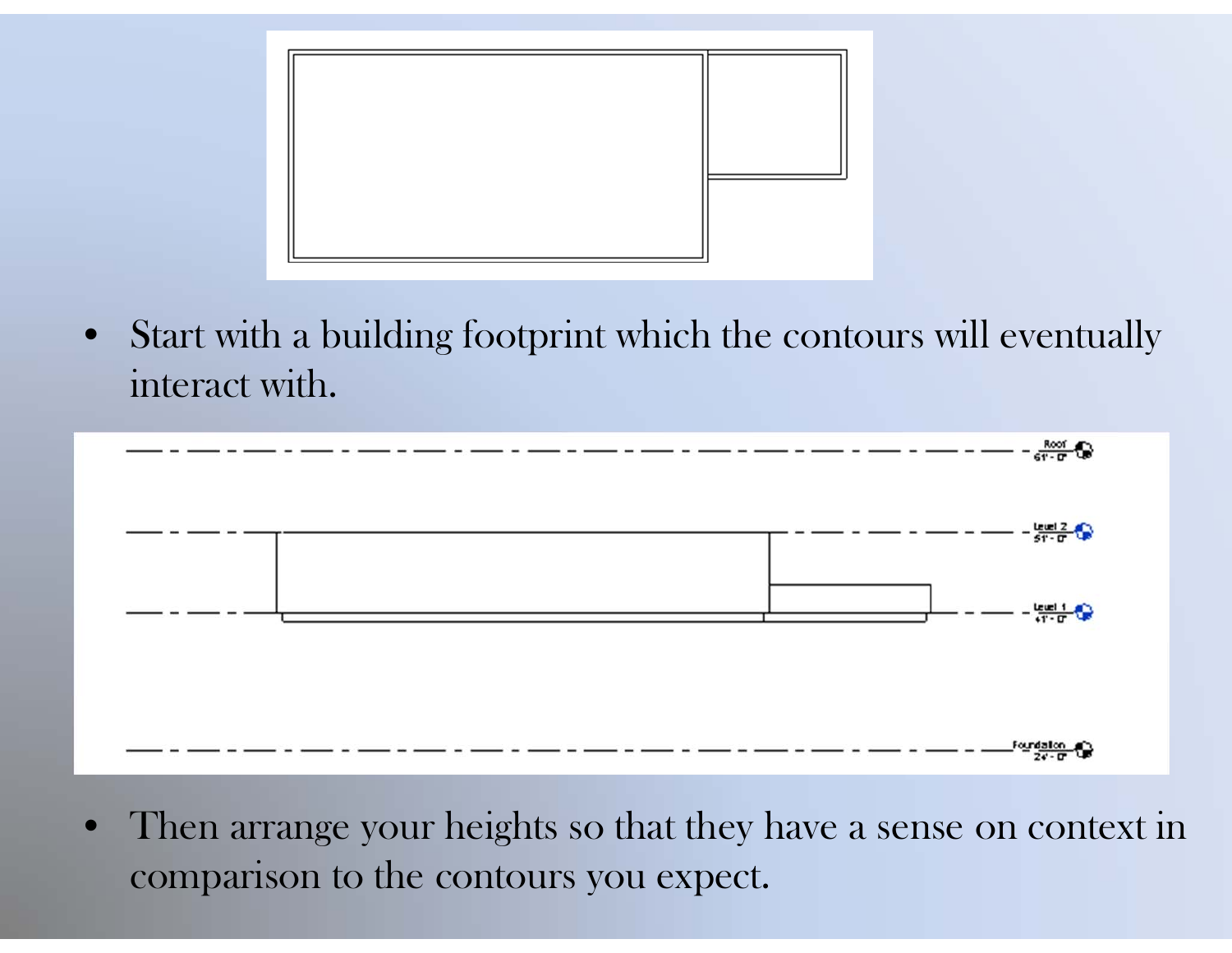

•In the Revit toolbar locate the Massing & Site tab and under it find the TOPOSURFACE button.

|                   |      | AJR_topo_tutorial - Flo        |      |                 |  |
|-------------------|------|--------------------------------|------|-----------------|--|
| Massing & Site    |      | Collaborate                    | View | Mar             |  |
|                   |      |                                |      |                 |  |
| Toposurface       | Site | Parking<br>Component Component |      | Building<br>Pad |  |
| <b>Model Site</b> |      |                                |      |                 |  |



 Now using the Site Plan View Located under Floor Plans we can see the building footprint and begin to draw out our points for the topographic surface.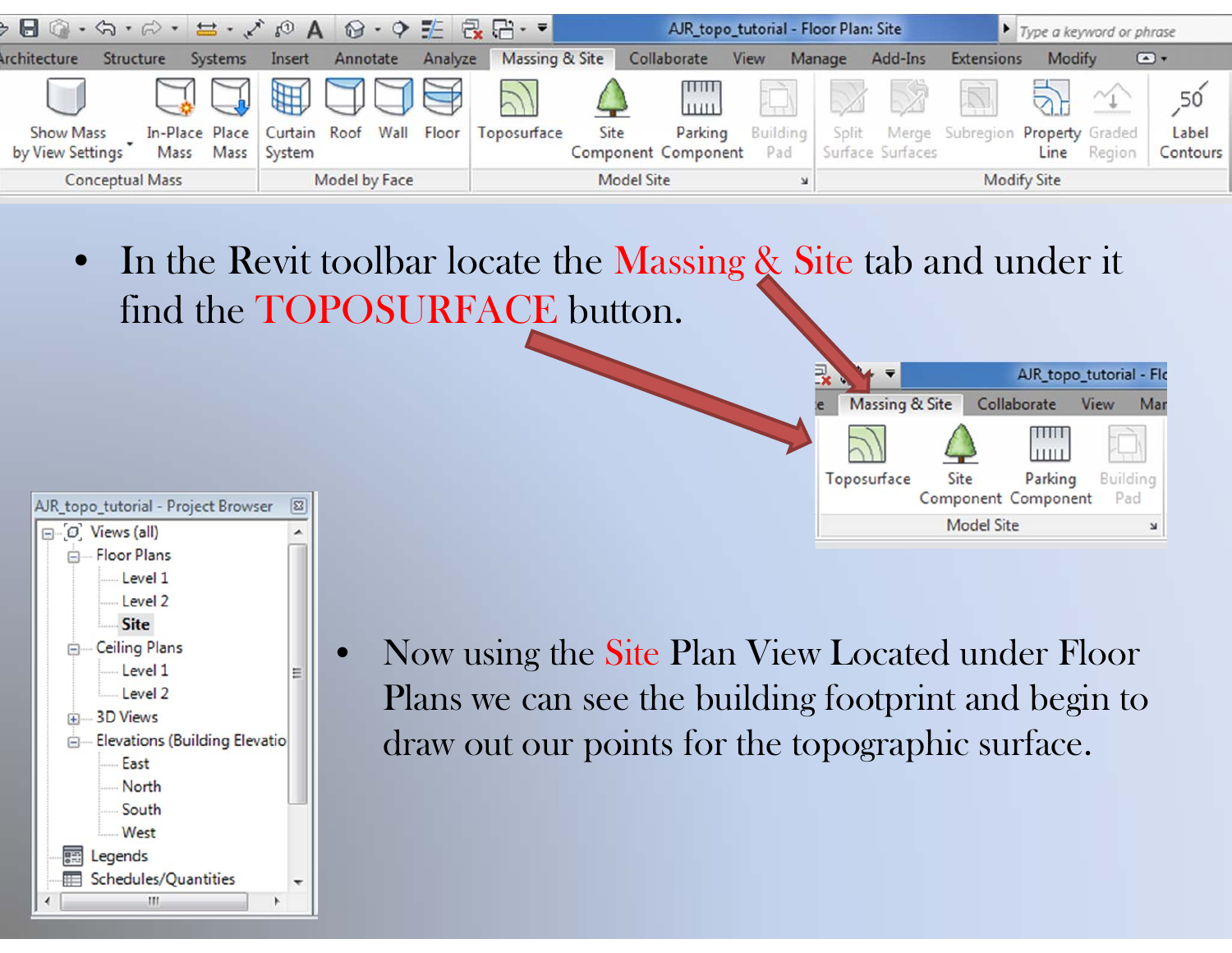• The heights I selected are essentially random but they slope downwards from left to right.



1. To the far left side of the building you place a set of points which I set to a height of 80'.

2. To the center of the building you place a set of points which I set to a height of 30'.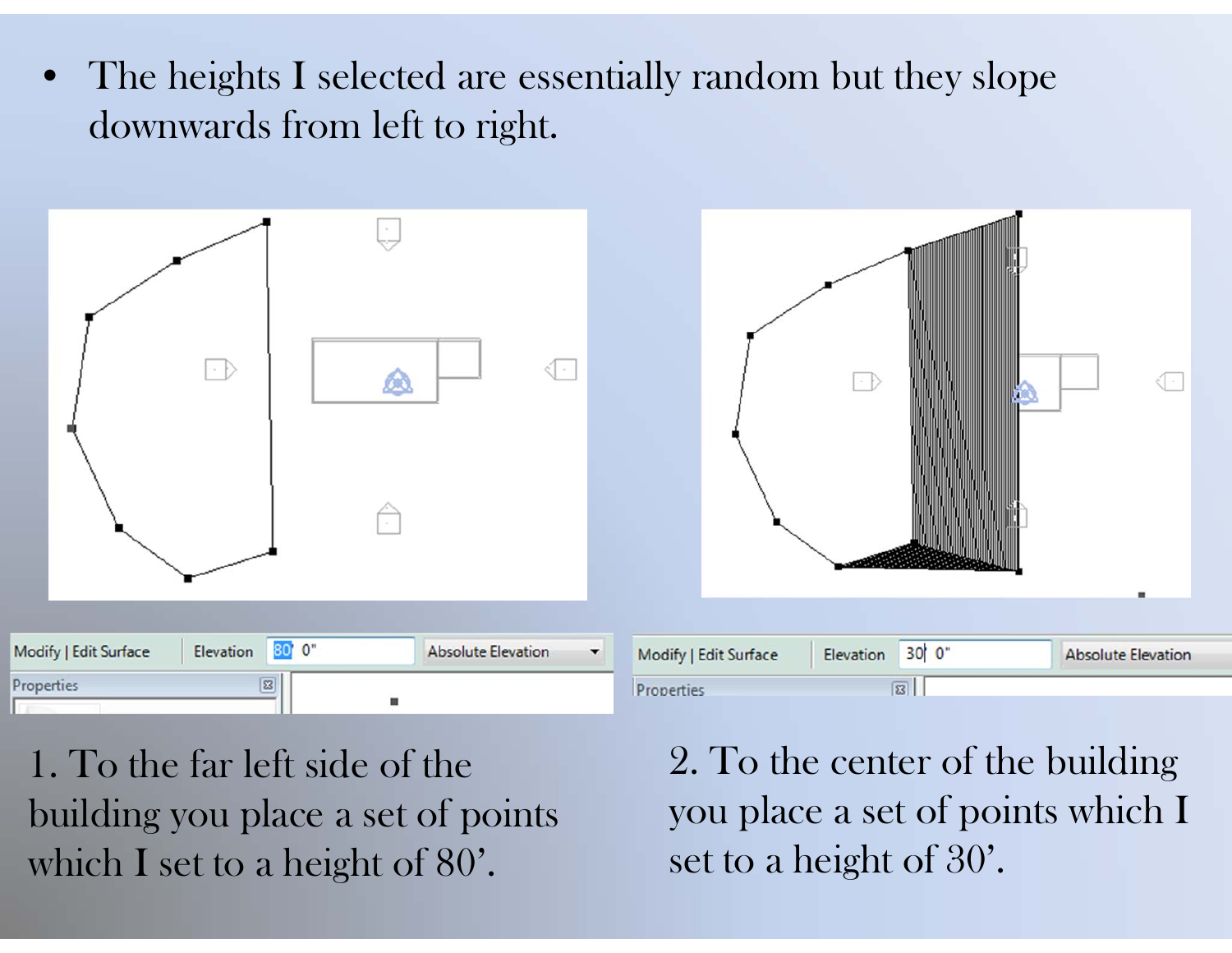

If you see the image above you can see that our building is currently dug into the contours instead of having our footprint shaped out, there's a solution for this.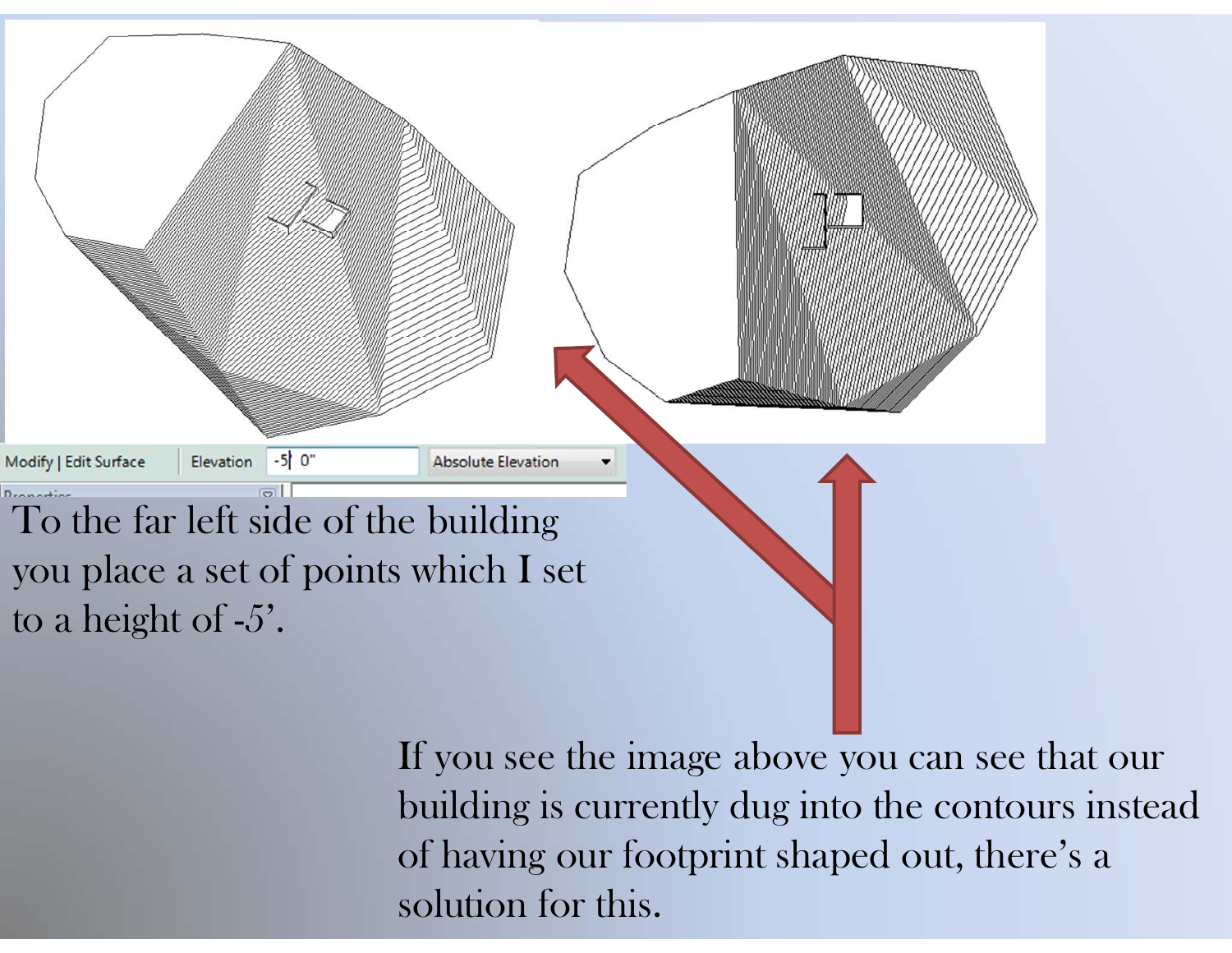

- •Under the Massing & Site tab, find the Building Pad button. This would add the cutout on the contoured surface that is necessary to avoid getting dirt inside of our structure.
- • Next we select the boundary line tool we fine best fit for the job, if you have a rectangular footprint it's easier and faster to just use the rectangle tool. Since my structure isn't a perfect rectangle I decided to use the line tool.



IMPORTANT: Draw the boundary lines of the building pad on the interior sides of the walls. Since this is the places where we do not want the dirt to be.